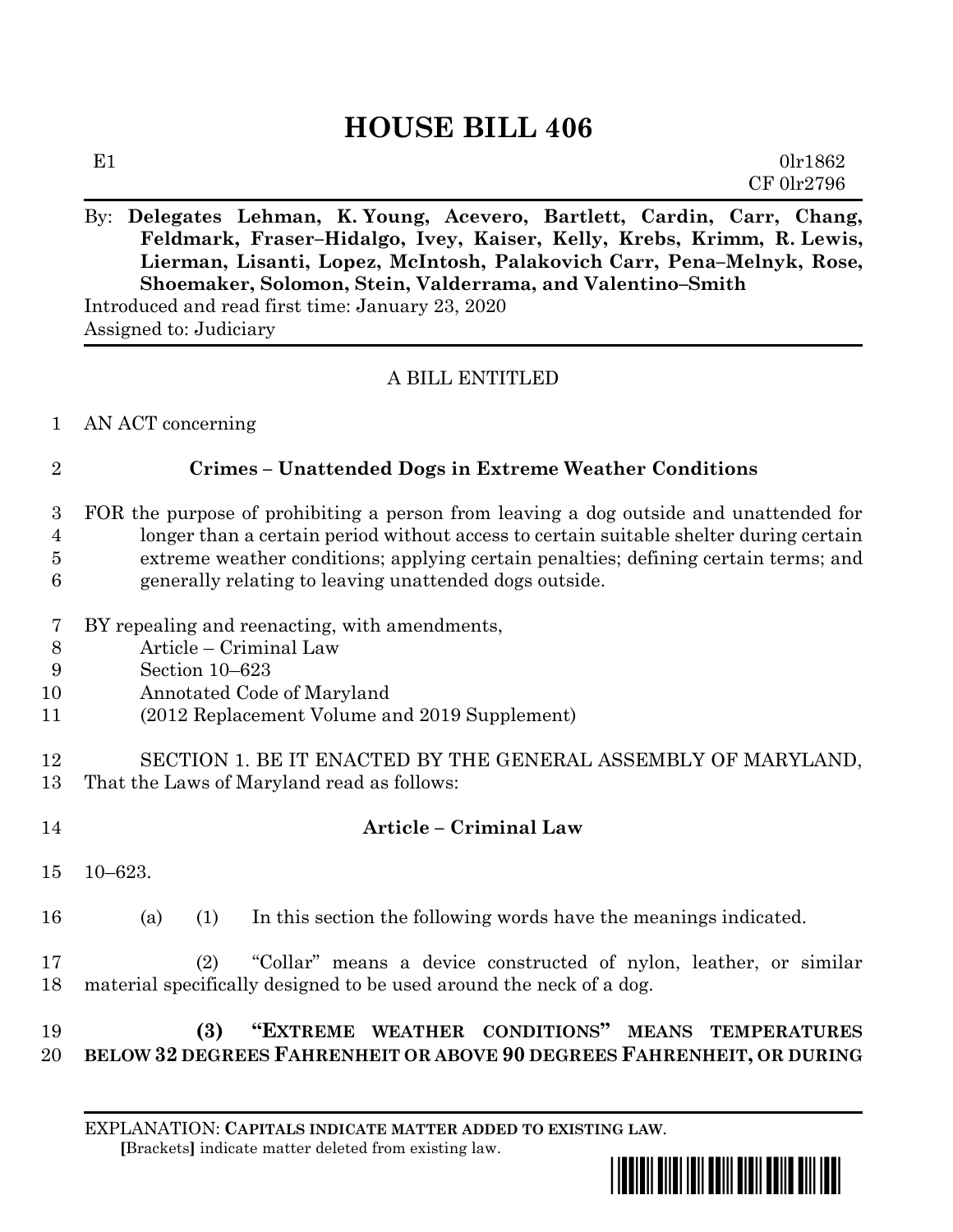|                     | $\overline{2}$<br><b>HOUSE BILL 406</b>                                                               |                                                                                                                                                      |      |                                                                                                     |  |
|---------------------|-------------------------------------------------------------------------------------------------------|------------------------------------------------------------------------------------------------------------------------------------------------------|------|-----------------------------------------------------------------------------------------------------|--|
| 1                   | AN ACTIVE WEATHER WARNING ISSUED BY THE NATIONAL WEATHER SERVICE.                                     |                                                                                                                                                      |      |                                                                                                     |  |
| $\overline{2}$<br>3 |                                                                                                       | "Restraint" means a chain, rope, tether, leash, cable, or other<br>$(3)$ (4)<br>device that attaches a dog to a stationary object or trolley system. |      |                                                                                                     |  |
| $\overline{4}$      |                                                                                                       | (5)<br>(I)                                                                                                                                           |      | "SUITABLE SHELTER" MEANS A STRUCTURE THAT:                                                          |  |
| 5                   |                                                                                                       |                                                                                                                                                      | 1.   | IS PROPERLY VENTILATED;                                                                             |  |
| 6<br>7              | AT LEAST 2 INCHES;                                                                                    |                                                                                                                                                      | 2.   | HAS A SOLID FLOOR THAT IS RAISED OFF THE GROUND                                                     |  |
| 8                   |                                                                                                       |                                                                                                                                                      | 3.   | HAS A WEATHERPROOF ROOF;                                                                            |  |
| 9<br>10             | DOORWAY;                                                                                              |                                                                                                                                                      | 4.   | HAS FOUR WALLS, ONE OF WHICH CONTAINS A                                                             |  |
| 11<br>12            |                                                                                                       |                                                                                                                                                      | 5.   | HAS INSULATION OR HEATING SUFFICIENT TO ALLOW<br>A DOG TO MAINTAIN ITS NORMAL BODY TEMPERATURE; AND |  |
| 13<br>14            | 6.<br>IS SUITABLE FOR THE SPECIES, AGE, CONDITION,<br>SIZE, AND TYPE OF DOG.                          |                                                                                                                                                      |      |                                                                                                     |  |
| 15                  |                                                                                                       |                                                                                                                                                      | (II) | "SUITABLE SHELTER" DOES NOT INCLUDE:                                                                |  |
| 16<br>17            | OF A BUILDING;                                                                                        |                                                                                                                                                      | 1.   | A CRAWL SPACE THAT IS UNDER A BUILDING OR PART                                                      |  |
| 18                  |                                                                                                       |                                                                                                                                                      | 2.   | THE SPACE UNDER A VEHICLE;                                                                          |  |
| 19                  |                                                                                                       |                                                                                                                                                      | 3.   | A FLOOR CONSISTING OF WIRE OR CHAIN LINK; OR                                                        |  |
| 20<br>21            | 4.<br>A STRUCTURE MADE FROM CARDBOARD OR OTHER<br>MATERIALS THAT ARE EASILY DEGRADED BY THE ELEMENTS. |                                                                                                                                                      |      |                                                                                                     |  |
| 22                  | A person may not leave a dog outside and unattended by use of a restraint:<br>(b)                     |                                                                                                                                                      |      |                                                                                                     |  |
| 23                  |                                                                                                       | (1)                                                                                                                                                  |      | that unreasonably limits the movement of the dog;                                                   |  |
| 24                  | that uses a collar that:<br>(2)                                                                       |                                                                                                                                                      |      |                                                                                                     |  |
| 25                  |                                                                                                       | (i)                                                                                                                                                  |      | is made primarily of metal; or                                                                      |  |
| 26                  |                                                                                                       |                                                                                                                                                      | (ii) | is not at least as large as the circumference of the dog's neck plus                                |  |